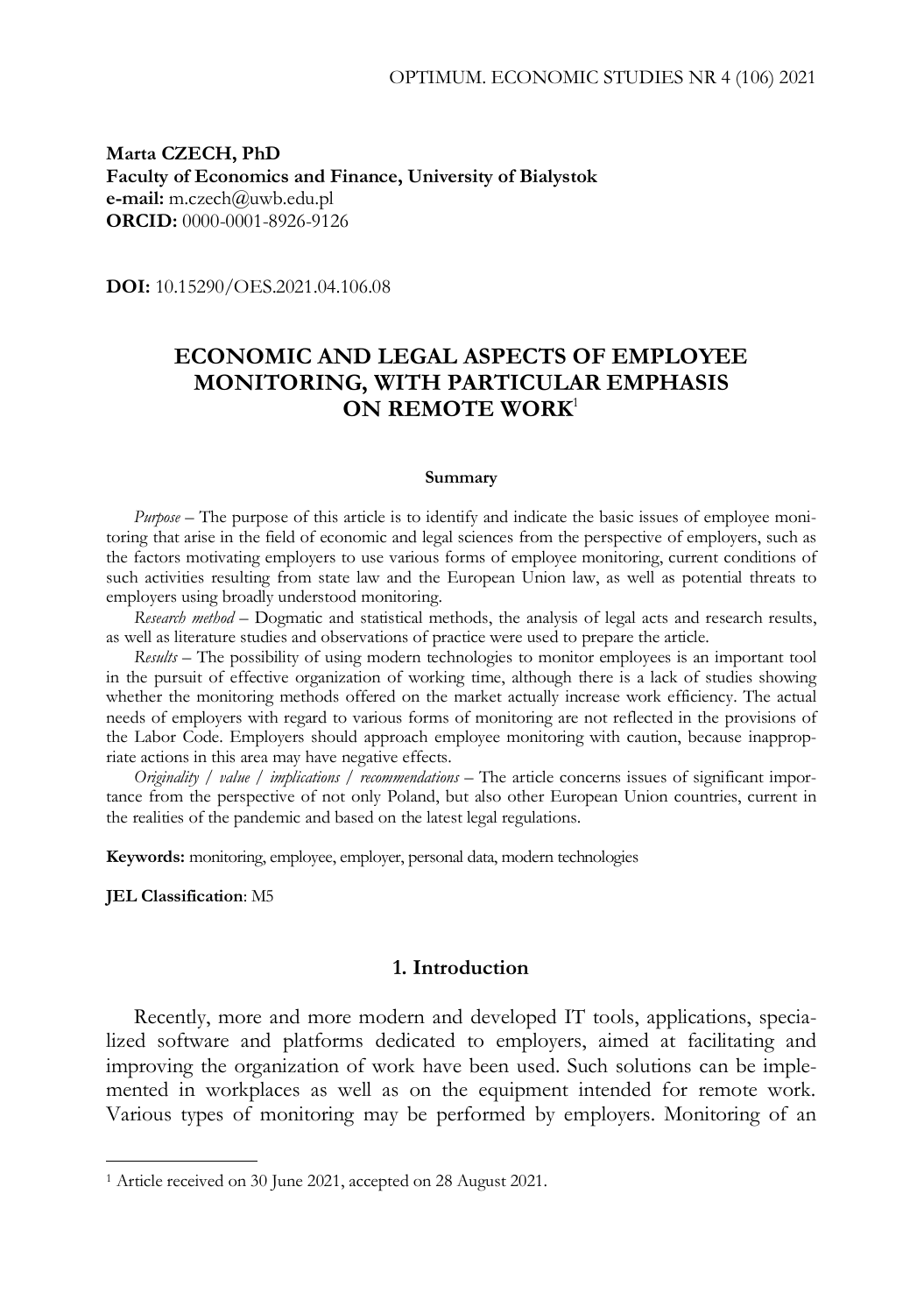employee is constant (not random) observation with the use of electronic devices as well as a method of controlling the employee's work using modern technical means [Lach, 2004]. It is worth noting that this issue concerns both private and public sector entities, including even universities (for example, see the Regulation of the Rector of the University of Warmia and Mazury in Olsztyn on the Procedure for monitoring computers of employees [www 1]).

The practice of monitoring employees is gaining importance especially in the current realities of the increased use of remote work. It has both the economic dimension (important primarily in the context of employee efficiency and the economic interests of an employer) and the legal dimension (related to the need to comply with labor law and data protection law or personal rights). Moreover, it is an issue that raises doubts and controversies in the social dimension. While monitoring basically concerns things (devices) used by an employee, e.g. a computer, IT system, telephone, car, it is impossible to separate this activity from the person, so it should be taken into account that work monitoring is inseparably related to employee monitoring [Jarguz, 2020, p. 144]. Even the opinion of the President of the Personal Data Protection Office shows that monitoring is one of the most invasive forms of personal data processing and should only be used when there are no other, less privacy-interfering measures [www 2].

Most of the studies on the issue of employee monitoring concern the question of employer's interference with the privacy of employees through the use of various forms of monitoring. This article aims to identify and indicate the basic issues of employee monitoring that arise in economic and legal sciences from the perspective of employers, including factors motivating employers to use various forms of employee monitoring, the current conditions of such activities resulting from state and the European Union law, as well as potential threats to employers who use broadly understood monitoring.

### **2. Factors motivating employers to use employee monitoring**

In the literature, it is indicated that the most commonly used forms of monitoring are video monitoring (with the use of camcorders), monitoring of telephone calls (analyzing billing and recording business calls), monitoring of business e-mail, monitoring of computer use (visiting websites, logging in), geolocation (GPS, SIM cards) and biometric data (iris scan, fingerprints) [Gołaś-Olszak, 2020, p. 1764]. It is also more and more common to install software on company computers that tracks activity in the home office mode, including visited websites, e-mail, file transfer and used applications, mouse movements, or even allowing to take pictures of computer screens and workers sitting in front of the screens every few minutes [www 3].

It is commonly known that it is in the interest of an employer that employees perform their work as efficiently as possible. Efficiency will be here understood in many aspects as economy (achieving results exceeding outlays), efficiency and productivity (achieving results of work within a specified time), effectiveness (actions leading to the intended effect as a goal) [Parkitna, 2020, p. 11 and next.]. It is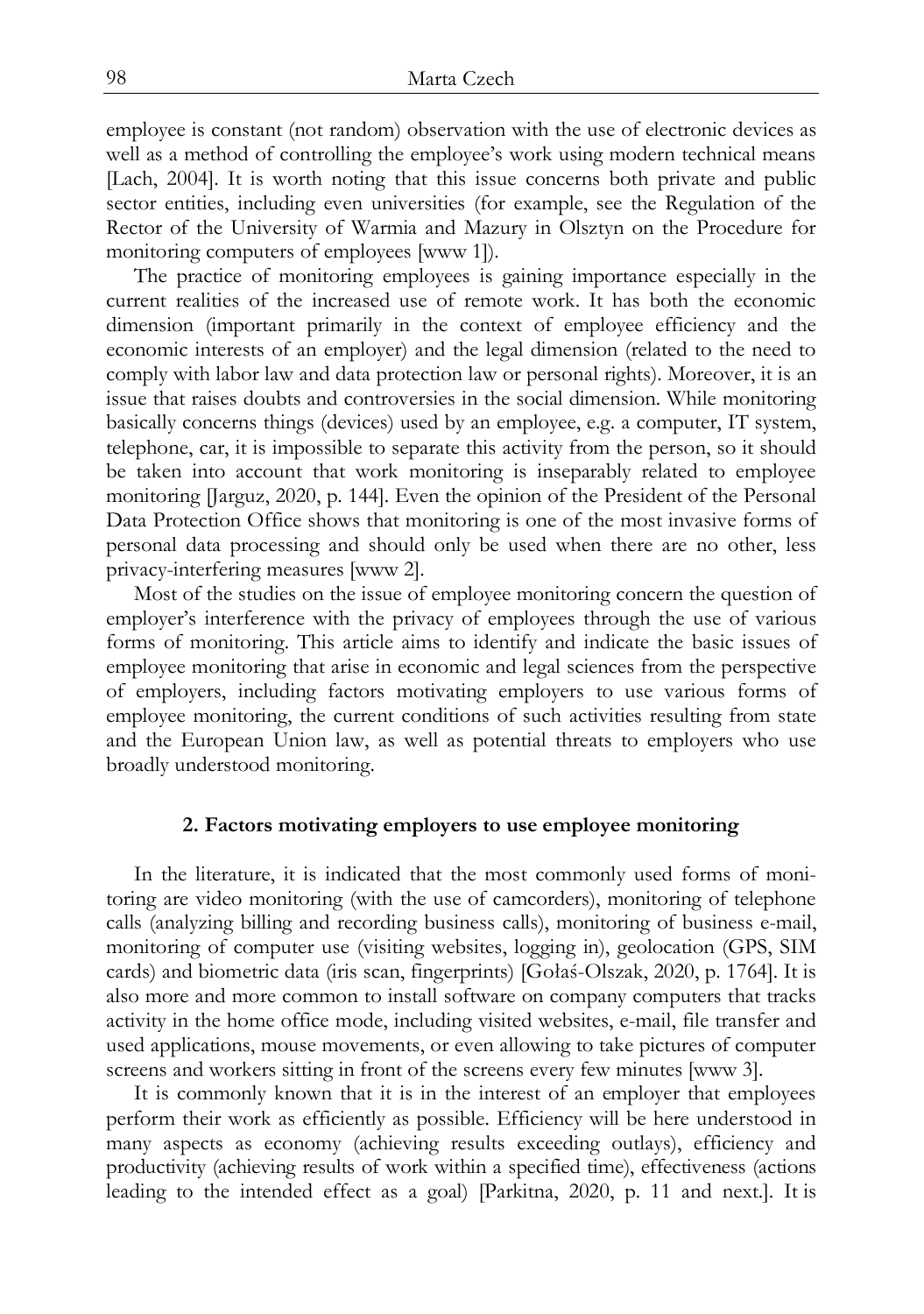important that an employee indeed performs the tasks given during work and does not spend time on other activities not related to the work for which he or she receives remuneration. Efficiency is particularly difficult to verify in a situation where work is performed beyond the scope of employer's direct supervision, which is the case of remote work. For this reason, employers more and more often use employee control tools, consisting in monitoring their work with the use of modern technological solutions.

More and more is being said about the negative tendency observed on the labor market, which is the so-called cyberslacking. It can be understood as using the Internet at work for private purposes, spending working time on e.g. online shopping, paying private bills, using social networks, Internet messengers and private e-mail, online games, visiting news websites. The literature indicates the financial and non-financial effects of cyberslacking [Garski, 2016, pp. 40-41]. The first group includes, most of all, financial consequences related to neglecting the employee duties by subordinates, which was calculated in the research – enterprises lose up to 30% of their production capacity. The other effects include, among others, network overload, loss of data, loss of contact with customers, failure to fulfill employee duties, failure to meet deadlines, deterioration of service quality [Garski, 2016, pp. 40-41].

In the realities of remote work, it is, in fact, not easy to control an employee's activity on the network during work. However, technologies of work monitoring help employers. Therefore, it can be stated that the use of various forms of monitoring by employers is intended to counteract the cyberslacking tendency and limit the occurrence of its effects. However, it must be remembered that the use of various forms of work monitoring cannot be performed for the purpose of tracking (surveillance) and evaluation of an employee [Jarguz, 2020, p. 145]. Such a monitoring purpose is not provided for by the Labor Code [Labor Code, 1974], whose provisions present the justification for monitoring (other than video monitoring) only in ensuring work organization enabling the full use of working time and ensuring the proper use of work tools provided to the employee (more about this issue later in the article).

From the above remarks, it can be concluded that in the economic dimension, the final aim of employers who use various forms of monitoring is to maintain or increase profits from work (including remote work) and to improve its efficiency. This may be observed in the offers of monitoring technology suppliers. They have, among others, the following functionalities (information from suppliers' websites) [www 4, www 5, www 6]:

- monitoring of working time in the system, efficiency in particular hours and average productivity results, providing information in which intervals the work efficiency is the highest;
- the ability to verify working time and operations on documents in a given area, to observe the type of documents with which an employee has the greatest difficulties;
- identifying employee activity to optimize work efficiency in key areas;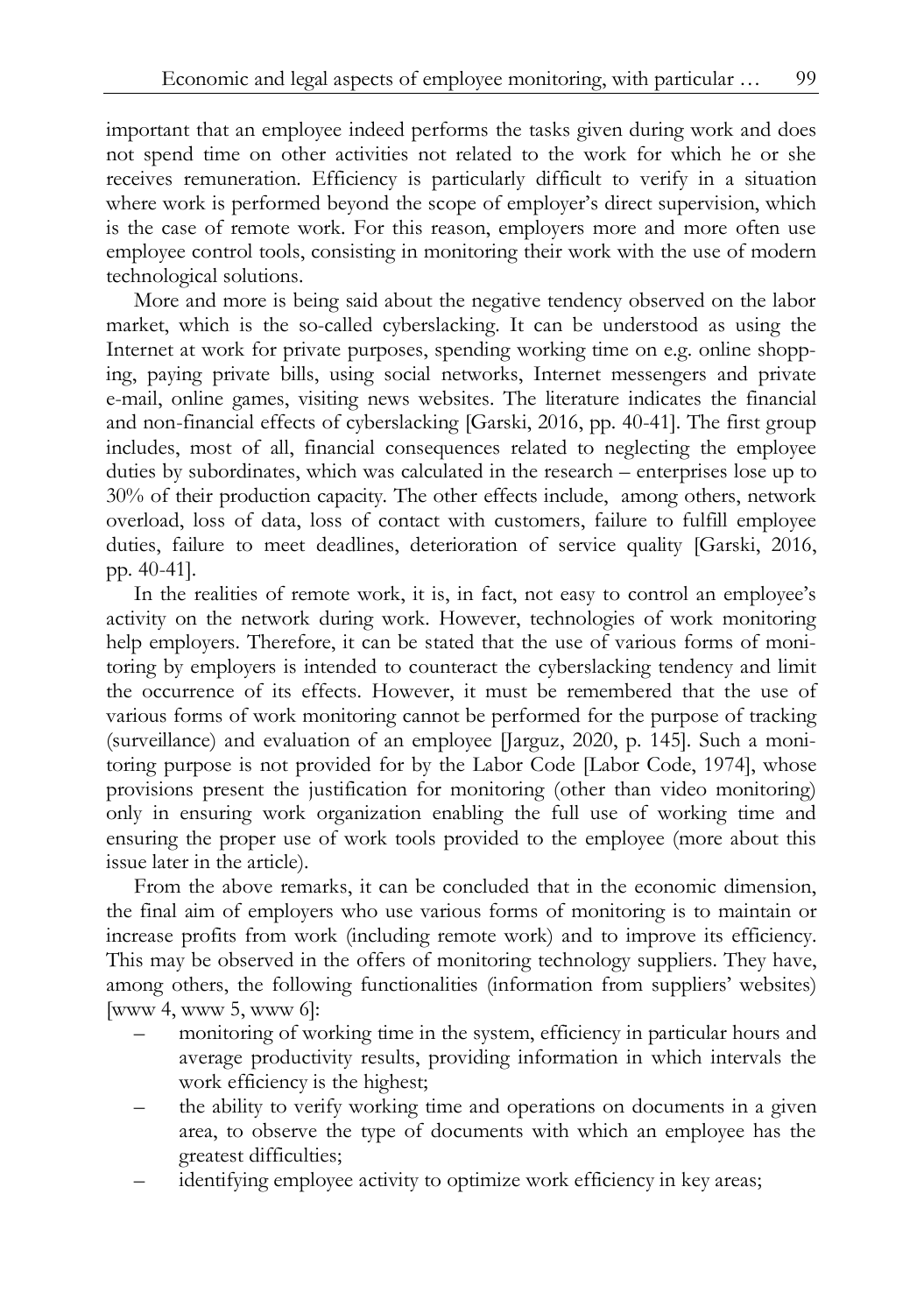- the ability to check how effectively the processes in the organization are implemented;
- analysis of the use of computers and programs, management of removable media, monitoring of printouts and printers, blocking websites and controlling activity on the Internet;
- taking screenshots (user work history screen by screen), static remote view of the user's desktop, visited websites (titles and addresses of webpages, number and time of visits), monitoring e-mail messages (headers) antiphishing, detailed working time (start time, end of activity and break).

It is obvious that the use of various forms of employee monitoring generates costs for an employer, including the costs of purchasing, implementing and operating appropriate devices and software. However, the sources indicate that technologies supporting data processing in the workplace can now be implemented at a fraction of the cost that would have had to be incurred just a few years ago, while the ability to process data by these technologies has grown exponentially [Opinion, 2017, p. 4]. From elementary analyzes of the costs of purchasing employee monitoring software, which are available on the websites of suppliers of this type of products, it can be concluded that the price depends on the employer's demand (what is important is the number of monitored positions, the duration and mode of the monitoring processes), however, employers generally can afford these amounts [www 7, www 8]. Consequently, it appears that employers are effectively encouraged by monitoring technology suppliers to implement such solutions.

Unfortunately, there are no studies on the effects of using various forms of employee monitoring and its impact on the increase in work efficiency, in particular remote work. However, relatively recently (November 2020) there was a study commissioned by EY Poland, entitled "Work organization during pandemic. Challenges for HR in 2021. Hybrid work – measuring effectiveness – a new policy of remuneration and non-wage benefits". The published results of the study show that [www 9]:

- there are many doubts in the aspect of continuing remote work, which may be related to the problems with the reliable assessment of its effectiveness;
- 63% of respondents assessed the effectiveness of remote work as diversified, depending on the department or individual predispositions of an employee;
- only about 20% of the surveyed entities base their assessments on actual performance measures, monitoring KPIs (key performance indicators) and comparing them to the results in the time before the pandemic, the majority rather base their assessments on the opinion obtained from managers or employees;
- as many as 35% of entities do not currently monitor employee efficiency in any way.

It is very likely that the above-mentioned results determine the attitude of employers to remote work in the near future. From the EY study it can be concluded that [www 9]: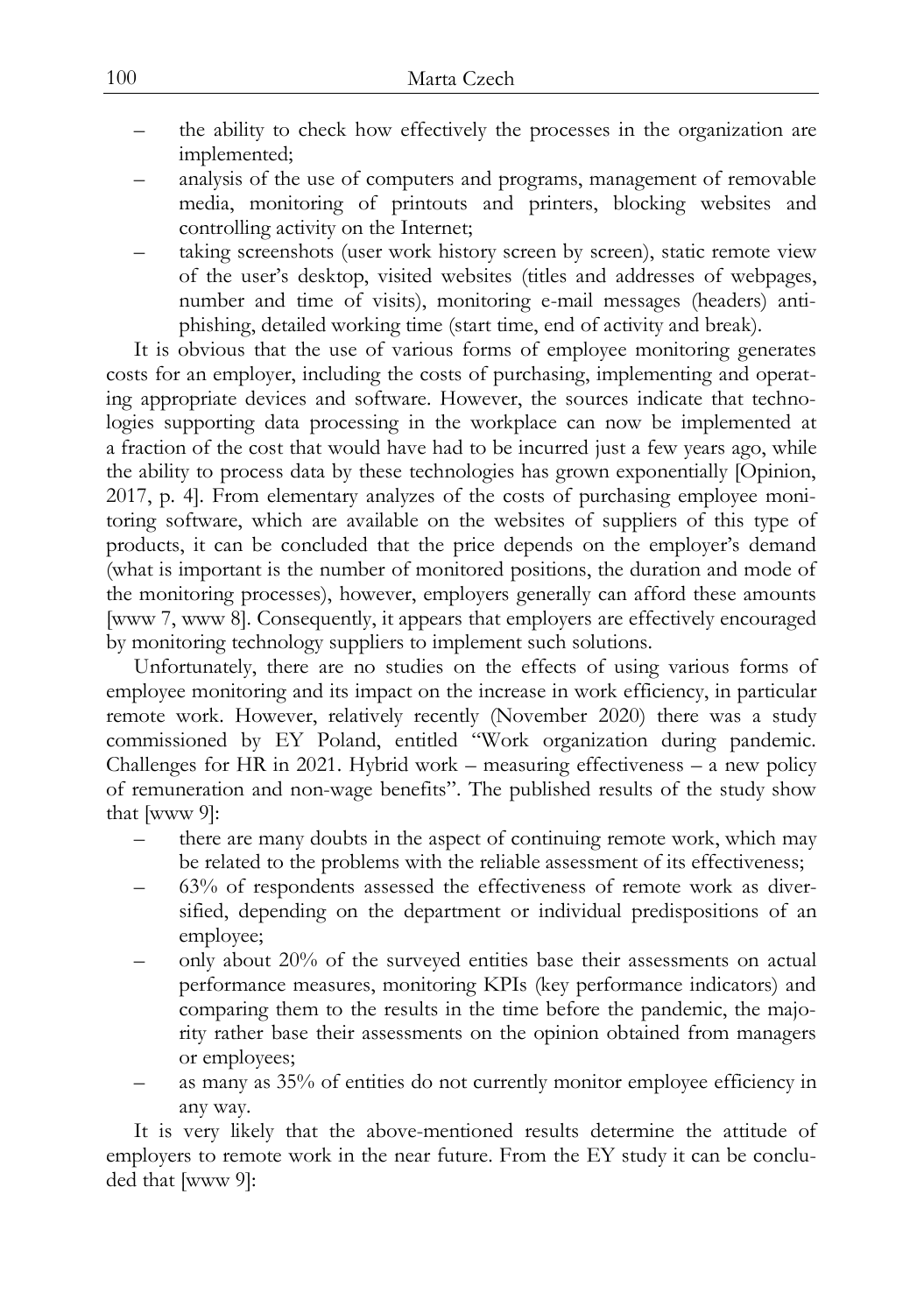- among the surveyed entities, which currently at least partially use remote work solutions, none of them plan transition to this model full-time;
- 49% of respondents do not know yet what dimension of remote work they will use;
- 15% of respondents plan to keep remote work for 2 days a week;
- 7% of the respondents do not intend to continue remote work in any time dimension.

It is often emphasized in the literature that employers' motivations to use various forms of monitoring are mostly based on economic grounds. From an economic point of view, the forms of employee monitoring are implemented primarily to increase the efficiency of work and employees, to ensure that working time is used properly to fulfill given orders and tasks, and to protect employer's property. Especially in the conditions of remote work, it is difficult to directly supervise employees by their superiors who are looking for the possibility of observing and drawing conclusions from the methods of performing employee duties [Sidor-Rządkowska, 2021, p. 91]. From the perspective of employees, various forms of monitoring may be perceived, on the one hand, as a motivation to work (including a way of supervising an employee), and, on the other hand, as a way of assessing an employee or a manifestation of lack of trust in an employee. It seems that the economic justification of this action is rarely the employer's concern about the balance of employee obligations and the excessive burden of tasks. It is also indicated that the forms of employee monitoring may be helpful in detecting or preventing loss of intellectual and material property of the enterprise, in increasing the efficiency of employees and in protecting personal data which the controller (here: employer) is liable for [Opinion, 2017, p. 4]. It can be said that the economic motivation to use various forms of employee monitoring is the employers' effort to avoid broadly understood losses, which are the potential result of ineffective or inappropriate behavior of employees. This issue is also worth being analyzed from the other point of view – the improper use of employee monitoring forms may also lead to significant losses for an employer.

The current form of the legal regulations on employee monitoring can also be seen as a motivation for employers. While there is no legal definition of monitoring, a catalogue of acceptable forms of monitoring or provisions comprehensively regulating monitoring, the law does not prohibit such actions. It creates a framework and rules aimed at developing practices that protect the rights of employees and satisfy the interests of employers at the same time. Provisions on video monitoring [Labor Code, 1974, art. 22], as well as e-mail monitoring and other forms of employee monitoring, were added by article 111 of the Act of 10 May 2018 on Personal Data Protection [Act, 2018], in connection with the direct application of the Regulation of the European Parliament and of the Council of 27 April 2016 [Regulation, 2016].

Presently, an important issue is using various forms of monitoring employees as part of remote work. As it was mentioned, objectively speaking, remote work makes it difficult for an employer to exercise control over an employee. Therefore, it is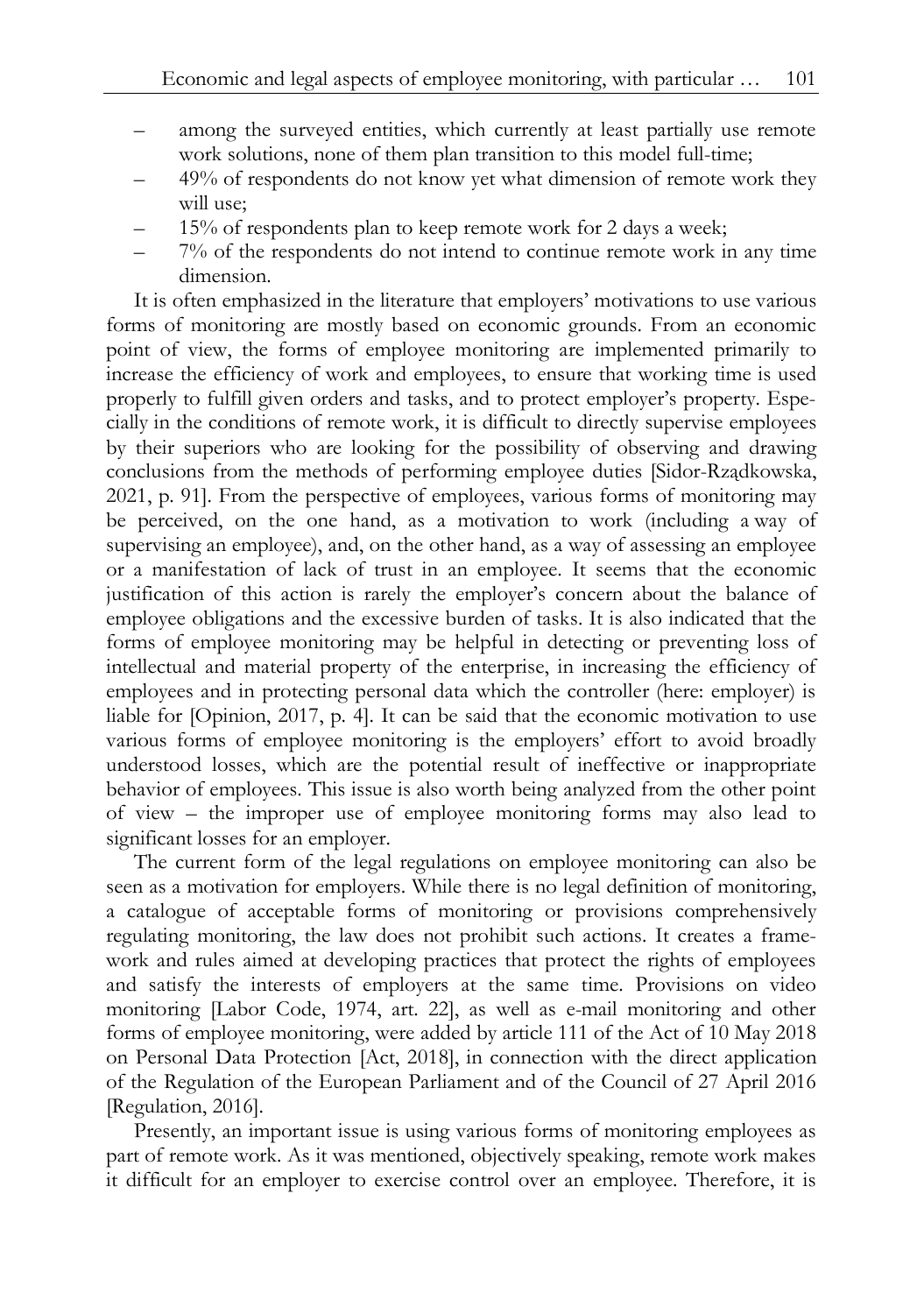understandable that this mode of work, which has been more and more widespread for over a year, encourages employers to search for solutions influencing better organization of processes in their organizations. The willingness to verify whether an employee actually works during work, how long, whether he or she fulfills tasks and orders, what the effects of his or her actions outside the employer's seat are, is actually justified in the realities of remote work. Nevertheless, it should be remembered that monitoring in such circumstances must comply with the rigors set by law in the same way as for work in standard mode [Sakowska-Baryła, 2020, p. 70]. In other words, remote work is not an excuse for an employer to use forms of monitoring without meeting the legal requirements, including informing employees, meeting deadlines, making internal arrangements.

# **3. Legal conditions to use various forms of employee monitoring by employers**

In the legal context, considerations regarding employee monitoring should be based on two leading legal acts relating to this issue. The first is the Labor Code [Labor Code, 1974], which concerns monitoring in employer-employee relationship, and the second is Regulation [2016], which establishes general rules for personal data processing. When taking a decision to use some form of employee monitoring, an employer should take into account both mentioned regulations and, at the same time, meet the requirements established in state law and the European Union law.

The general right of an employer to control an employee results from the content of article 22 of the Labor Code (an employee undertakes to perform work of a certain type for an employer and under his direction) [Labor Code, 1974]. Moreover, the content of article 94 point 2 of the Labor Code stipulates that an employer is obliged in particular to: organize work in a way ensuring full use of working time, as well as achieving high efficiency and adequate quality of work by employees, using their talents and qualifications. From an employee's perspective, the legal basis will be article 100  $\S1$  and  $\S2$  point 4 of the Labor Code, establishing the obligation to comply with the work regulations and the order established in the workplace, as well as to care for the well-being of the workplace, protect its property and keep information confidential. There are claims in the literature that the statement about employer's right to control employees is not sufficient – it does not indicate how, in what form and scope the control can be carried out [Szymorek, 2012, p. 523]. From May 2018, the provisions mentioned above correspond to the new provisions of the Labor Code, which were added by the Personal Data Protection Act of 10 May 2018. Pursuant to the article 222 of the Labor Code [Labor Code, 1974], the employer may use video monitoring for four purposes justifying it:

- a. to ensure safety of employees;
- b. to ensure protection of property;
- c. to ensure production control;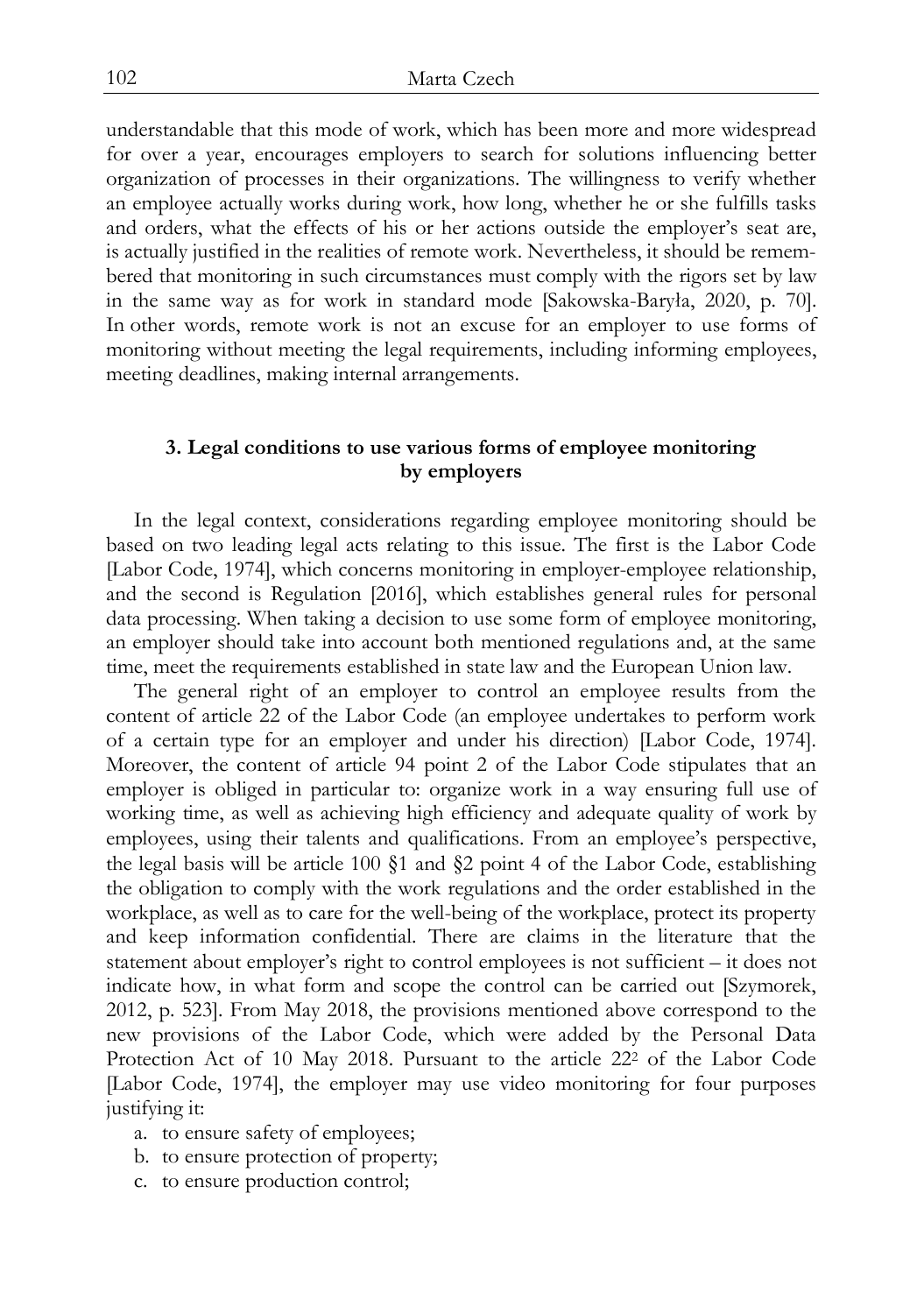d. to ensure the confidentiality of information, the disclosure of which could harm the employer.

On the other hand, e-mail monitoring and other forms of monitoring in accordance with the article 223 of the Labor Code [Labor Code, 1974] may be used:

- to ensure work organization which allows the full use of working time, and
- to ensure the proper use of the work tools given to an employee.

For all forms of monitoring, the principle of necessity and the principle of purpose limitation have vital meaning – monitoring is to be necessary to achieve only the above-mentioned objectives. This means that an employer must prove that the objectives cannot be achieved in any other way than by a specific form of employee monitoring [Jaśkowski, 2021, p. 224].

In addition, the provisions of the Labor Code [Labor Code, 1974] impose a number of obligations on an employer, mainly of an informative nature, related to the activation of monitoring. As for various forms of monitoring (not only video), these will be:

- 1) establishing the goals, scope and method of applying monitoring in a collective labor agreement or in work regulations or in an announcement;
- 2) informing employees about applying monitoring in the way adopted by a given employer no later than 2 weeks before its activation, as well as providing written information before allowing an employee to work;
- 3) marking the monitored area in a visible and legible way, with the use of appropriate signs or audio announcements, not later than one day before its activation.

Monitoring is inextricably linked with personal data processing. It covers operations such as viewing, saving, sharing, storing or deleting data. It is accurately indicated in the literature that a wide range of data are collected from an employee via various forms of monitoring. These include, first of all, the IP address, the user ID, identifiers of devices given to an employee (device ID), types and versions of operating systems of these devices, the time and place of connections made with an employer's databases, the history of activities undertaken in the individual employer's systems, included, for example, in the logs of an employer's servers and systems, information included in e-mails, attachments, connection registers, also biometric data, such as a fingerprint (touch ID) or three-dimensional face mapping (face ID), data related to the behaviour and network traffic of an employee, URLs of requests sent by an employee, names of domains visited, types of browsers used, number of clicks (keyloggers), the amount of time spent on webpages, dates and time of using particular services, information about geolocation of given devices [Bender, 2020, p. 24-25]. A significant part of the information mentioned above may be recognised as personal data, therefore, an employer who is a data controller, while taking a decision to process this type of information, should take into account the requirements resulting from the provisions of the GDPR. In their scope there will be primarily the obligation to process data in accordance with the principles of processing (article 5 of the GDPR), the obligation to secure the processed data adequately (article 24 and 32 of the GDPR), the information obligation (articles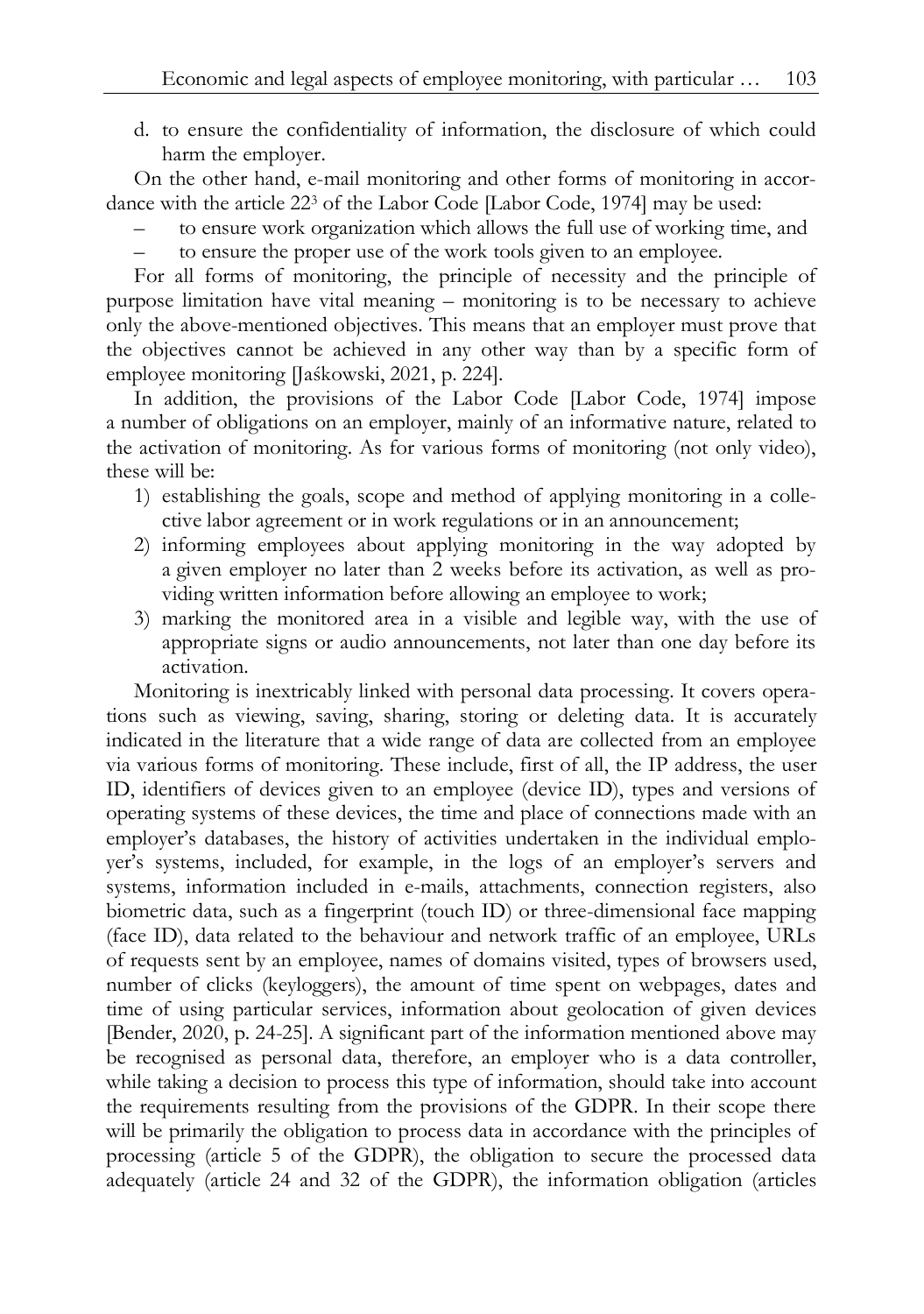13-14 of the GDPR), the obligation to exercise the rights of data subjects (articles 15-22 of the GDPR), the obligation to carry out the data protection impact assessment (article 35 of the GDPR).

It can be said that in the context of processing of data obtained through the use of various forms of monitoring, the provisions of the GDPR and the provisions of the Labor Code are consistent and similar. Firstly, it can be seen in terms of the rules. The Labor Code requires from employers using various forms of monitoring to comply with the aforementioned principle of necessity. The provisions of the GDPR formulate a corresponding principle of data minimization, according to which the processed data must be adequate, relevant and limited to what is necessary in relation to the purposes for which they are processed (article 5 (1) (c) of the GDPR). In practice, there is an example that violates the principle of necessity and the principle of data minimization. In connection with the pandemic, there arose an idea that employees sent to work remotely should have the computer webcam turned on all the time during working hours, which would allow the supervisor to constantly view an employee in order to better organize working time. This situation was critically assessed due to the lack of necessity of such a farreaching interference in the privacy of employees for the purposes of employer [www 10]. In addition, both of the above-mentioned regulations are also convergent in the context of the purpose limitation principle – the Labor Code specifically lists the purposes for which various forms of monitoring are allowed, and the GDPR stipulates that the data shall be collected for specified, explicit and legitimate purposes and not processed further in a manner that is incompatible with those purposes (article 5 (1) (b) of the GDPR). Secondly, the provisions of these two acts are similar in terms of the information requirement. The Labor Code requires that employees shall be informed about the introduction of the form of monitoring in a specified time (2 weeks before its activation, possibly before starting work), while the GDPR requires an employer to fulfill the information obligation specified in the article 13 of the GDPR when collecting personal data.

It is worth emphasizing that an employer's use of various forms of monitoring is not dependent on the consent of employees. The legal basis for the processing of employees' personal data in the field of monitoring is the legitimate legal interest of the data controller – the employer. The legal basis contained in the article 6  $(1)$  (f) of the GDPR is indicated in the justification to the draft act amending certain acts in connection with ensuring the application of Regulation 2016/679 EU [Draft, 2016], while the President of the Personal Data Protection Office specified that this is the basis for private entities, and public sector entities must be based on the legal provisions that allow this form of data processing [www 11]. An employer's interests are also referred to by the European Court of Human Rights (ECHR). In the judgment of 12 January 2016, the ECHR stated that an employer has the right to monitor the content of employee's official mail to the extent that it is justified by an employer's interest, and an employee's right to privacy is limited in this respect, which is justified by the protection of an employer's interests (61496/08, Legalis nr 1409836). The lack of necessity to obtain consent for employee monitoring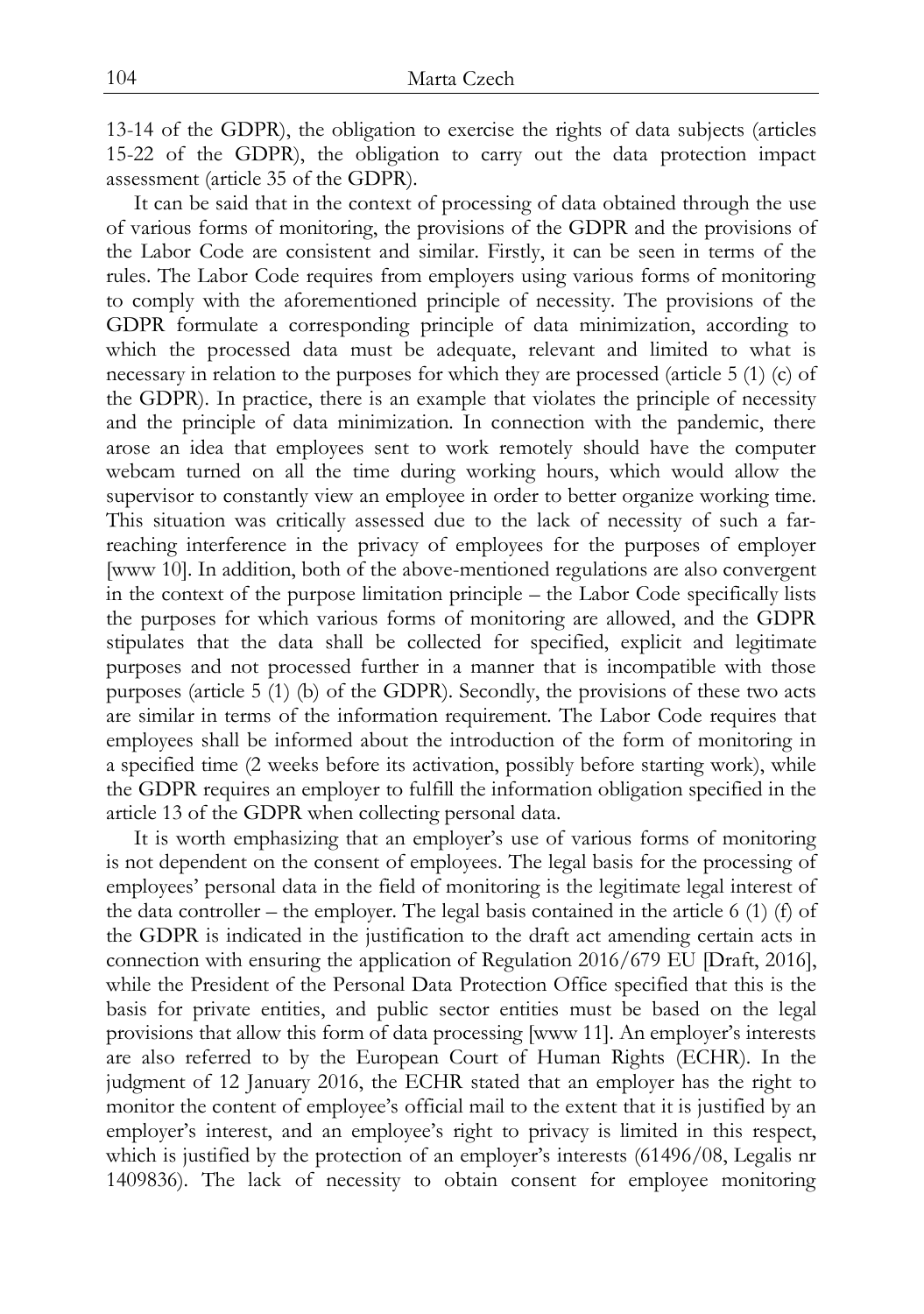confirms that the employment relationship is not a relationship of equal entities, that an employee is the weaker party to this relationship and that the law grants him or her greater protection. This protection is based both in the provisions of the Labor Code and the GDPR.

Monitoring as an operation on personal data must respect the principles set out in the article 5 of the GDPR. An employer deciding to use one of its forms should take into account that the processing of personal data of monitored employees shall respect:

- the principle of lawfulness, fairness and transparency data must be processed in accordance with the law, fairly and in a transparent manner for the data subject, therefore, it excludes the use of forms of covert monitoring;
- the principle of purpose limitation data must be collected for specified, explicit and legitimate purposes and not processed further in a manner that is incompatible with those purposes – it will therefore be inconsistent with this provision to monitor an employee, e.g. in order to evaluate his or her work;
- the principle of accuracy data must be accurate and, where necessary, kept up to date;
- the principle of storage limitation data must be kept in a form which permits identification of data subjects for no longer than is necessary for the purposes for which the personal data are processed – therefore, data retention periods should be specified and data should not be processed indefinitely;
- the principle of integrity and confidentiality data must be processed in a manner that ensures appropriate security, including protection against unauthorised or unlawful processing and against accidental loss, destruction or damage, using appropriate technical or organisational measures – it is important that an employer uses technologies that minimize the risk of e.g. employee's data leakage to the network;
- the principle of accountability an employer as a controller shall be responsible for respecting principles and be able to demonstrate compliance with provisions – important in the case of an inspection, e.g. initiated by an employee's complaint.

It can be concluded that the employer's decision to use various forms of employee monitoring is not simple, but it is burdened with important obligations. Therefore, an employer should consider a number of not only economic, but also legal circumstances that are related to this activity.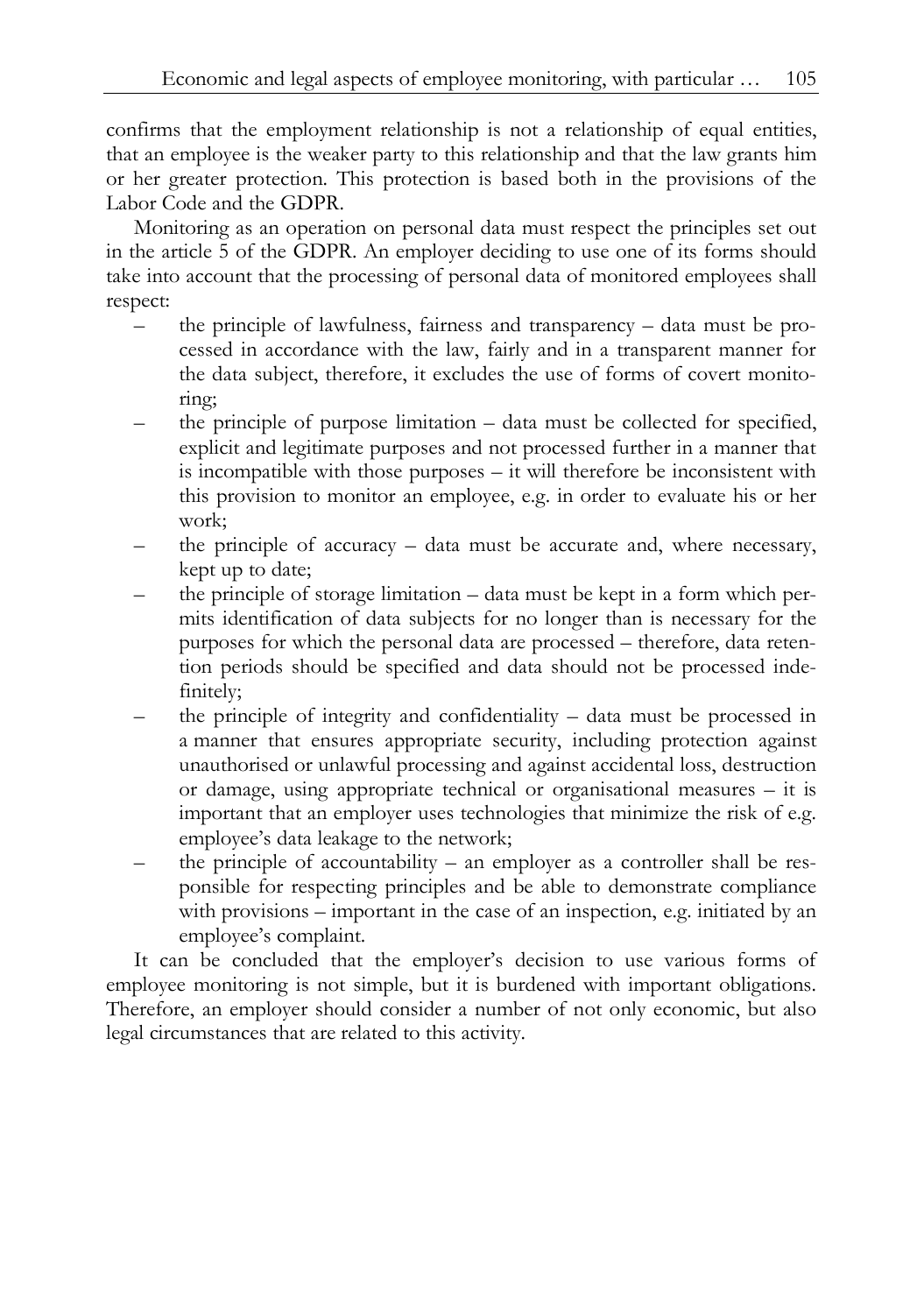# **4. Threats for employers resulting from the use of various forms of employee monitoring**

The use of various forms of employee monitoring by employers is, despite the legal regulations already well-established in practice, a controversial or even risky issue in the context of an employer's interests. First of all, before using a given form of monitoring, an employer should consider certain balance, juxtaposing his interests with the welfare of employees and with the legal framework permitting such an action.

If an employer decides to use a form of employee monitoring that strongly interferes with the privacy of people and collects an inadequate scope of personal data, it may lead to the loss of respect and trust of employees, loss of the employer's good name. In addition, this action may ultimately result in the loss of competent and experienced employees who, due to unfair working conditions, will seek to change the workplace.

The global trend is that employers collect more and more data of employees. This situation often calls into question the ethical behavior of employers. It is worth noting that in the opinion of the Article 29 Working Party, it is unlikely that the legitimate interest of an employer will be sufficient to justify the use of methods such as, for example, recording keys pressed by an employee or his mouse movements [*Ochrona danych…*, 2020]. Currently, the offices supervising personal data processing and the protection of privacy, deal with complaints about unethical behavior of employers. In Poland, employees who notice irregularities in the use of various forms of monitoring by their employer may seek protection by initiating, through a complaint, the proceedings of the National Labor Inspectorate (PIP) and the Personal Data Protection Office (UODO). From an employer's point of view, this means the possibility of liability, but also issues related to the inspections by both bodies. It is worth mentioning that in 2012 the Chief Labor Inspectorate concluded an agreement with the Inspector General for Personal Data Protection (GIODO) regarding the cooperation of PIP and GIODO in the implementation of statutory tasks to increase the effectiveness of actions for compliance with the provisions on personal data protection in labor relations [www 12]. The cooperation of the authorities was based on the fact that PIP notified GIODO about irregularities found during the inspection in the scope of compliance of data processing with the provisions on personal data protection, and GIODO notified PIP about violations of labor law found during the inspection. Despite the fact that since 2018 the supervisory authority over personal data processing is the President of the Personal Data Protection Office (PUODO), the agreement has not been terminated or changed. Therefore, it can be concluded that PIP and PUODO may continue their cooperation, including the field of verifying correctness of the use of various forms of employee monitoring. For an employee, this means that he or she can file a complaint with an indication and description of violations committed by the employer using monitoring both to PIP and to PUODO. On the other hand, from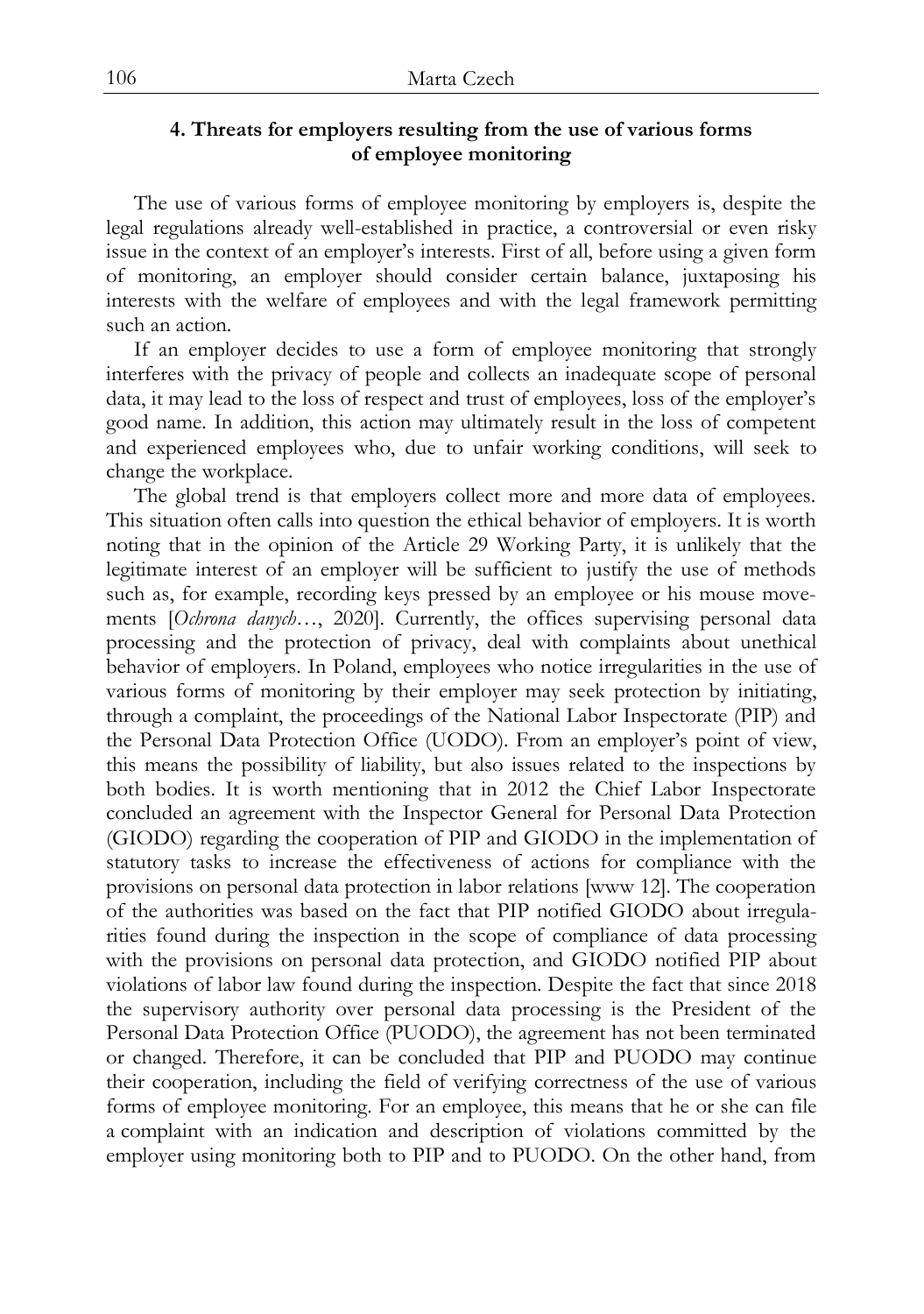an employer's perspective, possible sanctions from both authorities should be taken into account [www 13].

In addition to the interventions of aforementioned bodies, employers may face other consequences of the inappropriate use of various forms of employee monitoring. Firstly, the jurisprudence of courts (not only Polish) indicates that employees use judicial instruments to protect their personal rights and often win court cases (for example: the judgment of 3 April 2007 in the case of Copland v. The United Kingdom, file no. 62617/00, Lex 527588, judgment of the European Court of Human Rights of 5 September 2017, 61496/08, Legalis 1665652; judgment of the Provincial Administrative Court in Warsaw of 06/06/2012, II SA / Wa 453/12 [www 14]), including lawsuits directly against an employer (judgment of the District Court in Giżycko of 10/09/2019, IV P 49/19, Legalis 2257004). Such a consequence of the improper use of various forms of employee monitoring may turn out to be a considerable inconvenience for an employer and, above all, it may cause financial losses, such as the payment of a fine, compensation and redress, but also the loss of image, reputation, trust and time.

It also happens that employers treat employee monitoring with little caution and make excessive use of available technologies, against the law. In practice, it turns out that even after many years it may have negative economic and legal consequences for an employer. An example of such a situation is a case recently disclosed by media, regarding the tracking of employees by Ikea in France [www 15]. In June 2021 the court trial ended, as a result of which the Criminal Tribunal in Versailles sentenced Ikea France to a million euro fine, and one of its former directors to two years' imprisonment suspended and a 50,000 euro fine. The Court found the French branch of a Swedish entrepreneur guilty of spying on several hundred employees, including trade unionists, in 2009-2012 [www 16]. The organized system of monitoring (and even surveillance) of Ikea employees resulted in a number of prosecution accusations recognized by the court and constituting a warning to employers. Currently, Ikea is starting to implement ethical measures to restore the company's reputation [www 17].

# **5. Conclusions**

From an employer's point of view, it should be stated that the possibility of using modern technologies to monitor employees is an important tool aiming to achieve effective organization of working time, as well as counteracting negative trends such as cyberslacking. Especially in the realities of remote work, where it is difficult to supervise an employee, the aim is to make use of various forms of monitoring in order to achieve positive influence on the economic results of an employer. At the moment there are no studies showing whether the offered methods of monitoring really increase efficiency of work, and to what extent they are profitable.

Unfortunately, the legal provisions are not entirely consistent with the economic justification for the use of employee monitoring forms. The legislator does not seem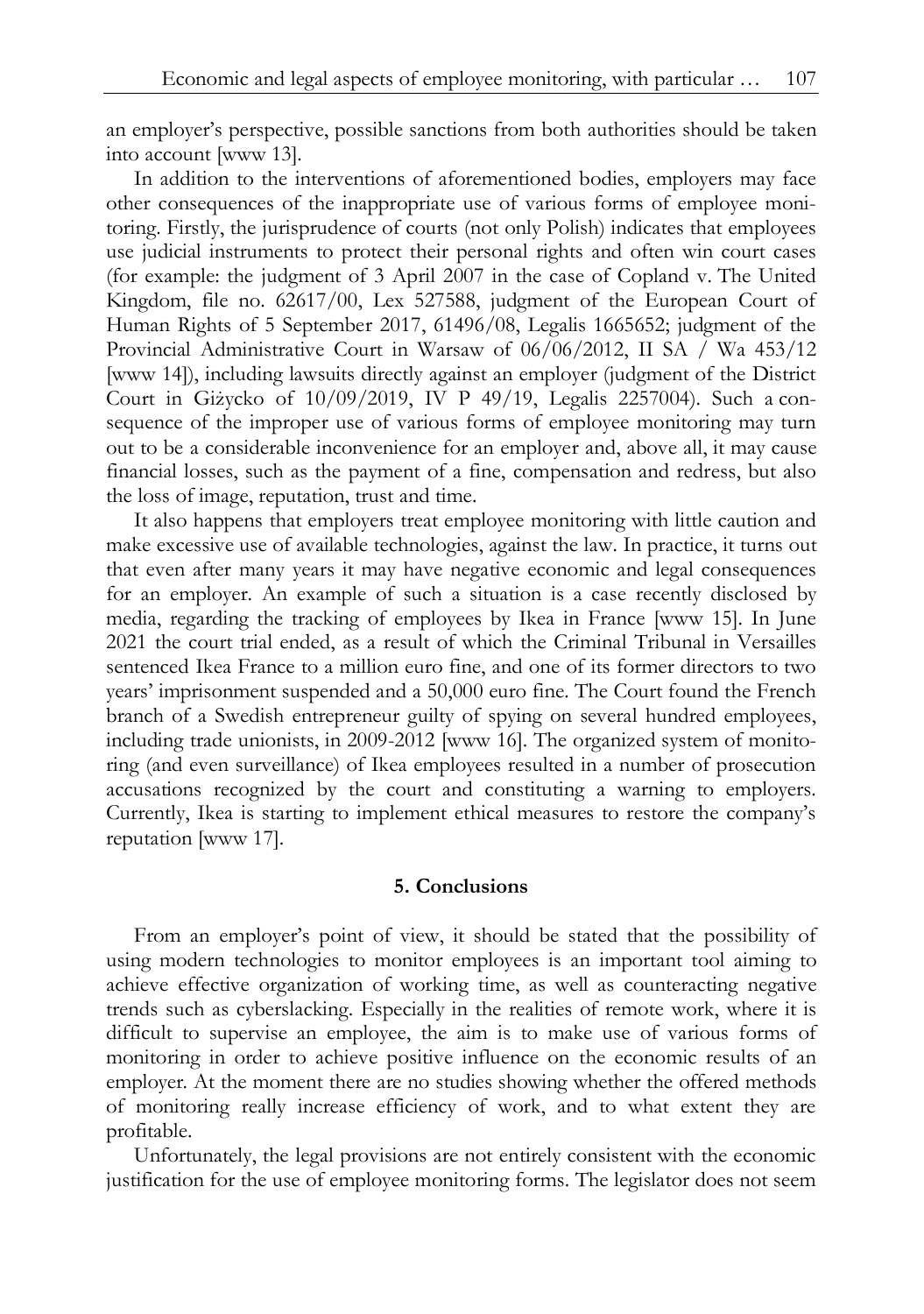to see the real need for monitoring in the economic aspect, which is to manage the efficiency and quality of work. In the light of law, employee monitoring cannot be used to assess the level of effectiveness of an individual employee or the enterprise as a whole. The intrinsic purpose of employee monitoring cannot be employee supervision (as far as video monitoring is concerned, it may be supervision over the workplace or the area around the workplace). In other words, the actual needs of employers with regard to various forms of monitoring are not reflected in the provisions of the Labor Code, and there are no other provisions in this regard. In practice, this may lead to an illusion of employers' compliance with the law, both in the private and public sectors, and at the same time weaker protection of an employee. As far as the risks that may arise from the use of various forms of employee monitoring are concerned, it should be remembered that although this activity is not prohibited by law (on condition that the framework set out in the Labor Code and the principles resulting from the GDPR are respected), an employer should take into account the potential negative consequences of this type of action. When deciding to use employee monitoring, an employer should take into account the provisions of the Labor Code and the GDPR, and at the same time – meet the requirements established in the state law and the European Union law. Most of all, it should, on the one hand, comply with the principle of necessity and purpose limitation, and fulfill the prescribed obligations, and on the other hand, respect the principles of personal data processing contained in the article 5 of the GDPR. Employers should act with caution when monitoring employees and should not make excessive use of available technologies, which could lead to employee surveillance. It should be taken into account that inadequate actions in this regard may cause significant inconvenience for employers (such as employee lawsuits, increased inspections, loss of reputation, financial losses).

## **References**

- Act, 2018, Ustawa o ochronie danych osobowych z dnia 10 maja 2018 r., tj. Dz.U. 2019 poz. 1781.
- Bender N., 2020, *Prywatność pracowników vs nowoczesne technologie*, "Monitor Prawa Pracy", nr 4, s. 23-29, DOI: 10.32027/MOPR.20.4.3.
- Draft, 2016, Projekt ustawy o zmianie niektórych ustaw w związku z zapewnieniem stosowania rozporządzenia 2016/679 UE (Druk sejmowy nr 350).
- Garski P.M., 2016, *Cyberslacking jako przykład zachowania nieetycznego*, "Ekonomia i Zarządzanie", nr IX(4), pp. 38-47, DOI: /10.21784/EiZ.2016.021.
- Gołaś-Olszak S., 2020, Komentarz do art. 223 Kodeksu Pracy, [w:] *Meritum Prawo pracy 2020*, Jaśkowski K. (red.), Wolters Kluwer, Warszawa.
- Jarguz J., 2020, Komentarz do art. 223 Kodeksu Pracy, [w:] *Kodeks pracy. Komentarz*, Sobczyk A. (red.), C.H.Beck, Warszawa.
- Jaśkowski K., 2021, *Kodeks pracy. Komentarz. Ustawy towarzyszące z orzecznictwem*, Wolters Kluwer, Warszawa.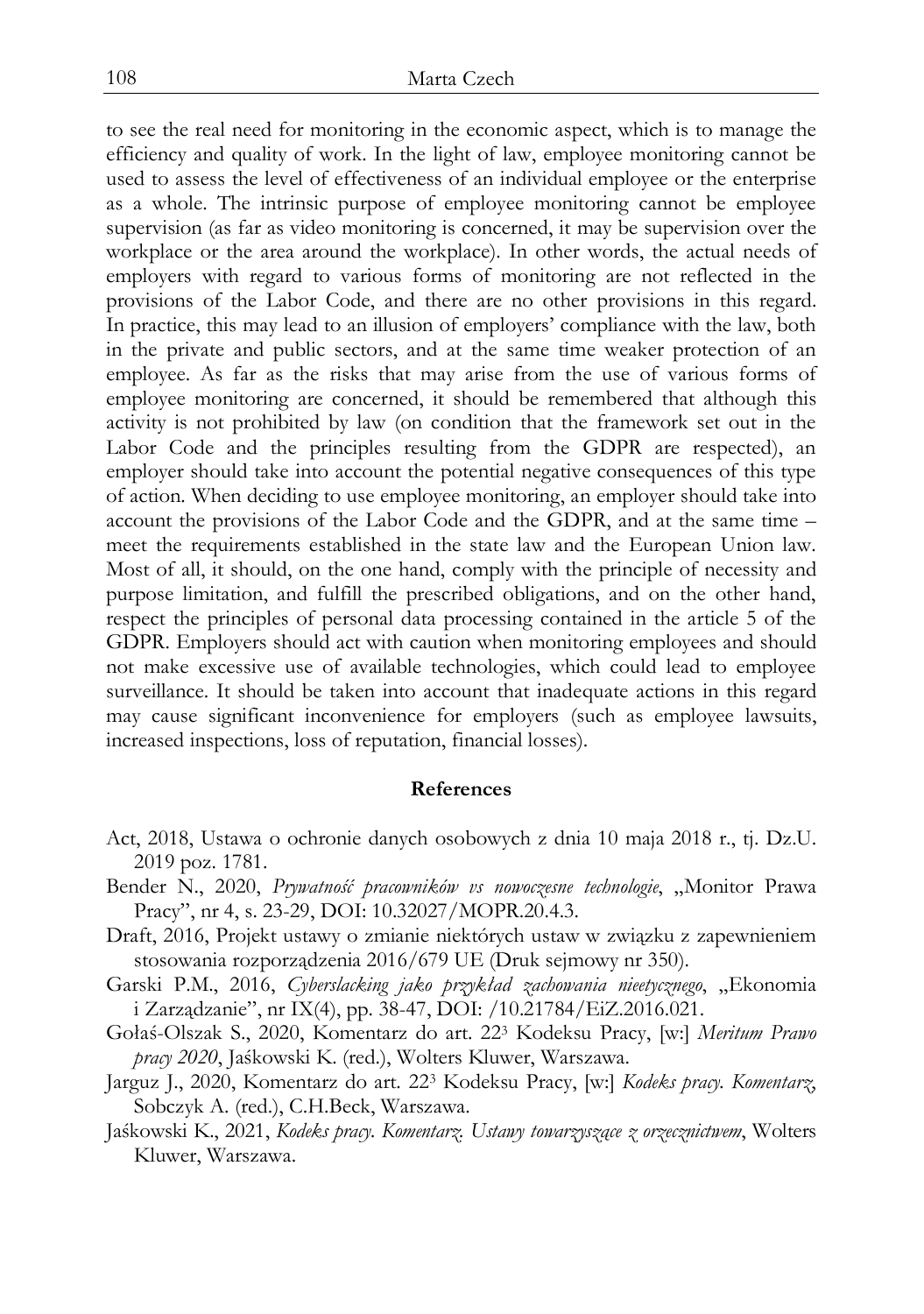- Labor Code, 1974, Kodeks pracy z dnia 26 czerwca 1974 r., t.j. Dz.U. z 2020 r. poz. 1320.
- Lach A., 2004, *Monitorowanie pracownika w miejscu pracy*, "Monitor Prawa Pracy", nr 10, Legalis.
- *Ochrona danych osobowych w zatrudnieniu*, 2020, Dörre-Kolasa D. (red.), Legalis, Warszawa.
- Opinion, 2017, WP 249 Opinia Grupy Roboczej art. 29 nr 2/2017 na temat przetwarzania danych w miejscu pracy, przyjęta 8 czerwca 2017 r.
- Parkitna A., 2020, *Determinanty efektywności małego przedsiębiorstwa*, Oficyna Wydawnicza Politechniki Wrocławskiej, Wrocław.
- Regulation, 2016, Regulation (EU) 2016/679 of the European Parliament and of the Council of 27 April 2016 on the protection of natural persons with regard to the processing of personal data and on the free movement of such data,and repealing Directive 95/46/EC (General Data Protection Regulation, GDPR), Official Journal of the European Union L 119/1.
- Sakowska-Baryła M., 2020, *Ochrona danych osobowych w warunkach pracy zdalnej*, Wolters Kluwer, Warszawa.
- Sidor-Rządkowska M., 2021, *Kształtowanie przestrzeni pracy*, Wolters Kluwer, Warszawa.
- Szymorek K., 2012, *Aspekty prawne kontrolowania pracowników za pomocą technologii iden*tyfikacji radiowej (RFID), "Monitor Prawa Pracy", nr 10, Legalis.
- www 1, http://bip.uwm.edu.pl/node/4831 [date of entry: 12.06.2021].
- www 2, https://uodo.gov.pl/pl/384/723 [date of entry: 12.06.2021].
- www 3, https://www.forbes.pl/praca/jakie-informacje-gromadza-firmy-o-pracownikach-w-czasie-pandemii-koronawirusa/8yn9bft [date of entry: 20.06.2021].
- www 4, https://www.statlook.com/pl/uplook-monitoring/ [date of entry: 21.06.2021].
- www 5, https://www.comarch.pl/erp/mypoint/ [date of entry: 21.06.2021].
- www 6, https://axence.net/pl/nvision [date of entry: 21.06.2021].
- www 7, https://www.computerworld.pl/news/Monitorowanie-personelu-czyli-zwiekszamy-produktywnosc,423357.html [date of entry: 19.06.2021].
- www 8, https://www.supermonitoring.pl/blogpl/najlepsze-aplikacje-do-monitorowania-pracownikow/ [date of entry: 19.06.2021].
- www 9, https://www.ey.com/pl\_pl/news/2021/01/sposrod-firm-ktore-stosuja-rozwiazania-pracy-zdalnej [date of entry: 22.06.2021].
- www 10, https://sprm.org.pl/aktualnosci/rynek-motoryzacyjny/pracodawcze-narzedzia-weryfikacji-pracy-zdalnej/ [date of entry 16.06.2021].
- www 11, https://uodo.gov.pl/pl/383/354, [date of entry: 17.06.2021].
- www 12, https://giodo.gov.pl/data/filemanager\_pl/wsp\_krajowa/PIP.pdf [date of entry: 19.06.2021].
- www 13, https://serwisy.gazetaprawna.pl/praca-i-kariera/artykuly/1162281,kay-odpip-i-uodo-za-niewlasciwy-monitoring.html [date of entry: 21.06.2021].

www 14, https://orzeczenia.nsa.gov.pl/doc/6695DD04A7 [date of entry: 19.06.2021]. www 15, https://www.tvp.info/52909245/szwecja-firma-ikea-we-francji-oskarzonao-szpiegostwo [date of entry: 23.06.2021].